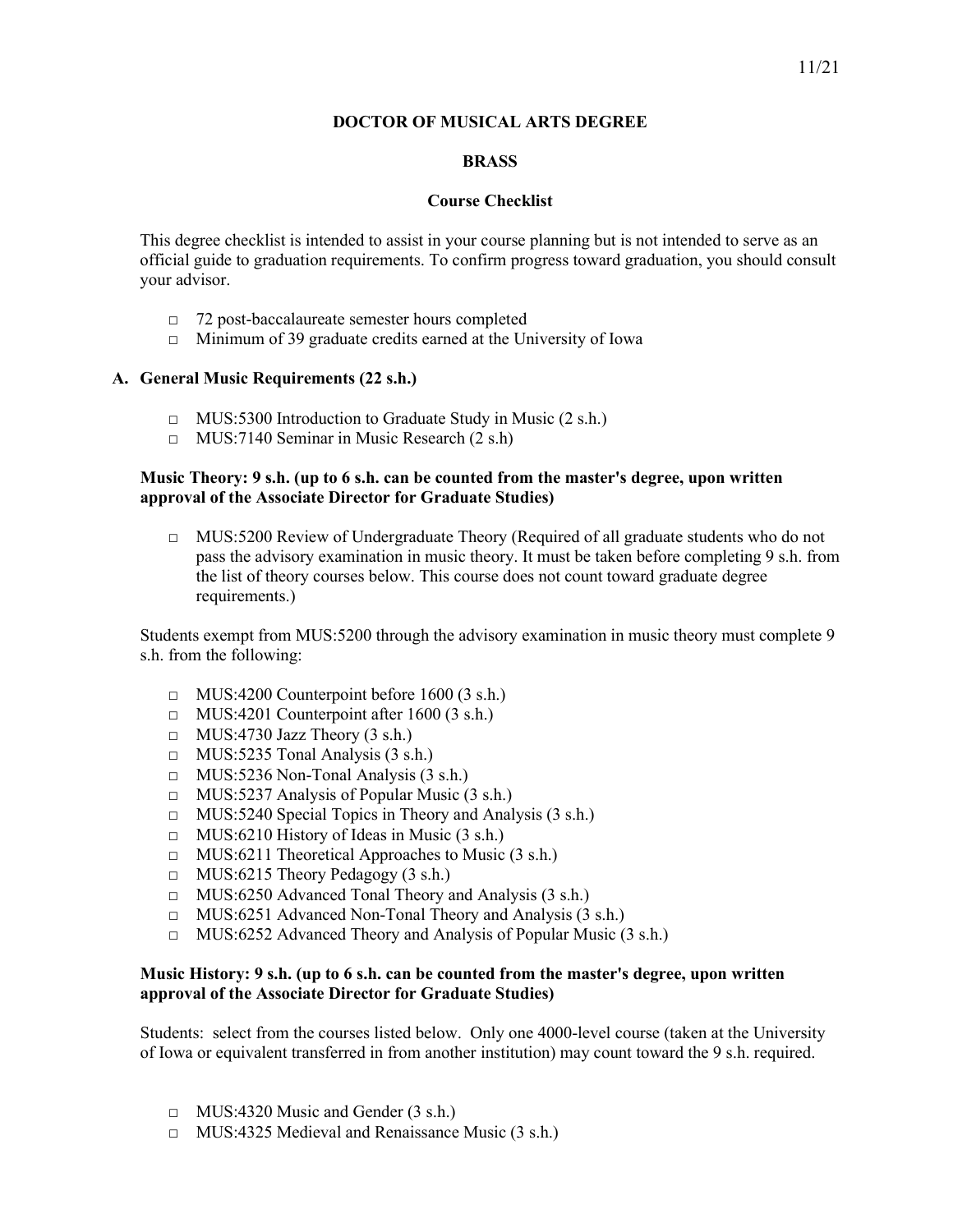- $\Box$  MUS:4330 Baroque Music (3 s.h.)
- $\Box$  MUS:4335 18th-Century Music (3 s.h.)
- □ MUS:4340 19th-Century Music (3 s.h.)
- $\Box$  MUS:4345 20th-Century Music (3 s.h.)
- $\Box$  MUS:4350 Advanced Jazz History (3 s.h.)
- □ MUS:4355 American Music (3 s.h.)
- $\Box$  MUS:4360 Jazz Matters (3 s.h.)
- $\Box$  MUS:4610 Studies in Film and Music (3 s.h.)
- □ MUS:6305 Teaching Music History and Culture (3 s.h.)
- $\Box$  MUS:6310 Topics in Musicology (3 s.h.) (repeatable)
- $\Box$  MUS:6312 Historical Approaches to Music (3 s.h.)
- $\Box$  MUS:6314 Topics in Ethnomusicology (3 s.h.)
- $\Box$  MUS:6315 Foundations of Ethnomusicology (3 s.h.)
- □ MUS:6326 Renaissance Music Notations (3 s.h.)
- $\Box$  MUS:6375 Music Editing (3 s.h.)

# **B. Ensemble Requirement (4 s.h.)**

□ Major Ensemble (**four semesters required**), 1 s.h.each

#### **C. Brass Area Requirements (21-28 s.h.)**

- $\Box$  Applied lessons in major area four semesters required  $\omega/2$  s.h. each Normally, applied lessons are taken each semester until the recital requirement is completed; requests for exceptions must be approved by the brass area.
- $\Box$  MUS:3485 Wind Chamber Music, two semesters required  $\omega$  1 s.h./semester Chamber Music is recommended each semester the student is in residence.
- □ MUS:5111 Advanced Brass Pedagogy and Literature I (2 s.h.)
- □ MUS:5112 Advanced Brass Pedagogy and Literature II (2 s.h.)
- □ MUS:5115 Advanced Brass Ensemble Literature (2 s.h.)
- $\Box$  MUS:7899 Qualifying Recital (0 s.h.)
- $\Box$  MUS:7900 D.M.A. Recital #1 (1-2 s.h.)
- $\Box$  MUS:7900 D.M.A. Recital #2 (1-2 s.h.)
- $\Box$  MUS:7900 D.M.A. Recital #3 (1-2 s.h.)
- $\Box$  MUS:7970 D.M.A. Essay/Thesis (minimum of 2 s.h.; maximum of 6 s.h.) (If student started coursework prior to Fall 2019, the range is 4-8 s.h.)

#### **D. Foreign Language OR Secondary Area of Music**

French or German proficiency (other languages must be approved by the brass area). Students can satisfy the proficiency requirement in one of the following ways:

 $\Box$  Completion of the fourth semester of the language at the undergraduate level with at least a grade of B, within the last 10 years.

 $\Box$  Testing out of the fourth semester of the language at the University of Iowa. Placement exams in French, German, and Italian are offered each semester by the UI Examination Service, 300 Jefferson Bldg.

 Completion of graduate language courses FREN:4911 French for Reading and Research or GRMN:5000 German Reading for Graduate Students (prerequisites: GRMN:1002 (013:012) or GRMN:1010 (013:014) or GRMN:1020 (013:013)).